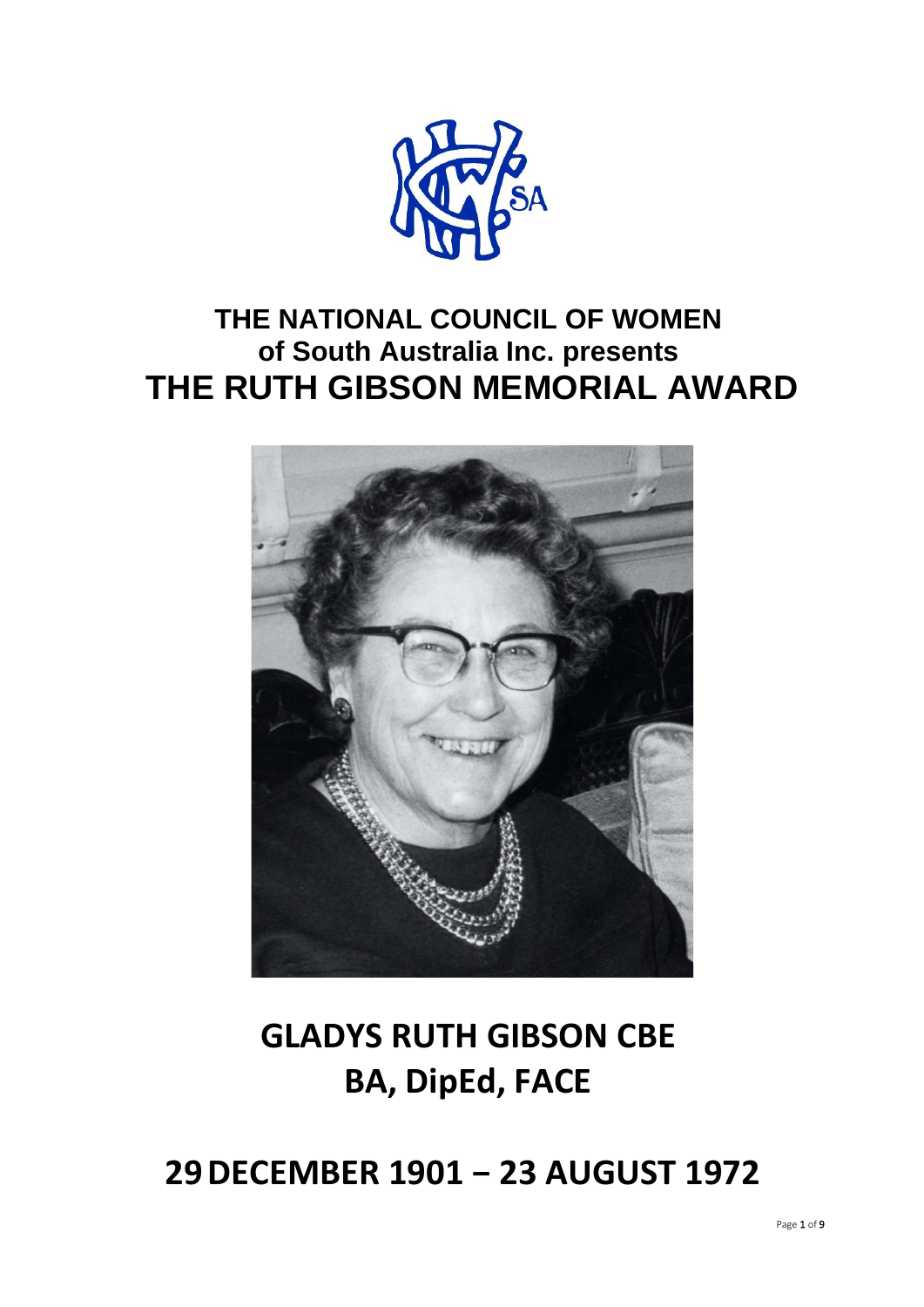This award(s), of up to A\$4,000, will provide financial assistance for a woman to further the applicant's studies and/or research, or to travel to a meeting, seminar, symposium or conference, either in Australia or overseas for purposes approved by the Ruth Gibson Memorial Award Selection Committee. It is expected that the projects will benefit women and girls in the South Australian community. Refer to Selection Criteria and Conditions for more details.

Miss Ruth Gibson was a woman of tremendous vigour, keen interest, and strong friendship. She was no women's suffragette, but was ever ready to put her tremendous energy and efficiency into any cause which she believed to be in the interests of women generally and to raise their status in the world.

Ruth Gibson was born in Adelaide and remained a staunch supporter of her home city, while, at the same time, exercising her love of travel whenever opportunity afforded. The main opportunities were provided through meetings of the National Council of Women at National and International levels.

Ruth Gibson joined the Education Department as a teacher in 1921. In 1941, her abilities were recognised in her appointment as Inspector of Schools, in succession to Miss Adelaide Miethke. This position took Ruth to all parts of South Australia where secondary school classes existed. In due course, her educational affiliations included the Adelaide Women Graduates' Association (President), the Adelaide University Graduates' Association (Vice President), the Australian College of Education SA Chapter (Treasurer), Florence Nightingale Committee for Nursing Scholarships and the Churchill Fellowship Selection Committee (SA).

In addition, Ruth Gibson was a foundation member of the Adelaide Soroptimist Club (later President), President of the Adelaide Young Women's Christian Association, member of the State Council Girl Guides' Association, the Junior Red Cross Committee, the United Nations' Association of SA (Vice President), the Australia Day Committee and the ABC Talks Committee.

While this list is not exhaustive, it does portray the diversity of interests of this remarkable woman. It was, however, the NCW which claimed her first love, and which indeed provided Ruth Gibson with her most valuable training ground for public office. She attended her first international gathering of NCW in 1938, and from that time her interest never flagged. She became President of the SA Council in 1951, President of the NCWA in 1952, and represented the Commonwealth of Australia at the Coronation of Her Majesty Queen Elizabeth II. She was awarded the OBE in the Coronation Honours List and the CBE in the Queen's Birthday List of 1971.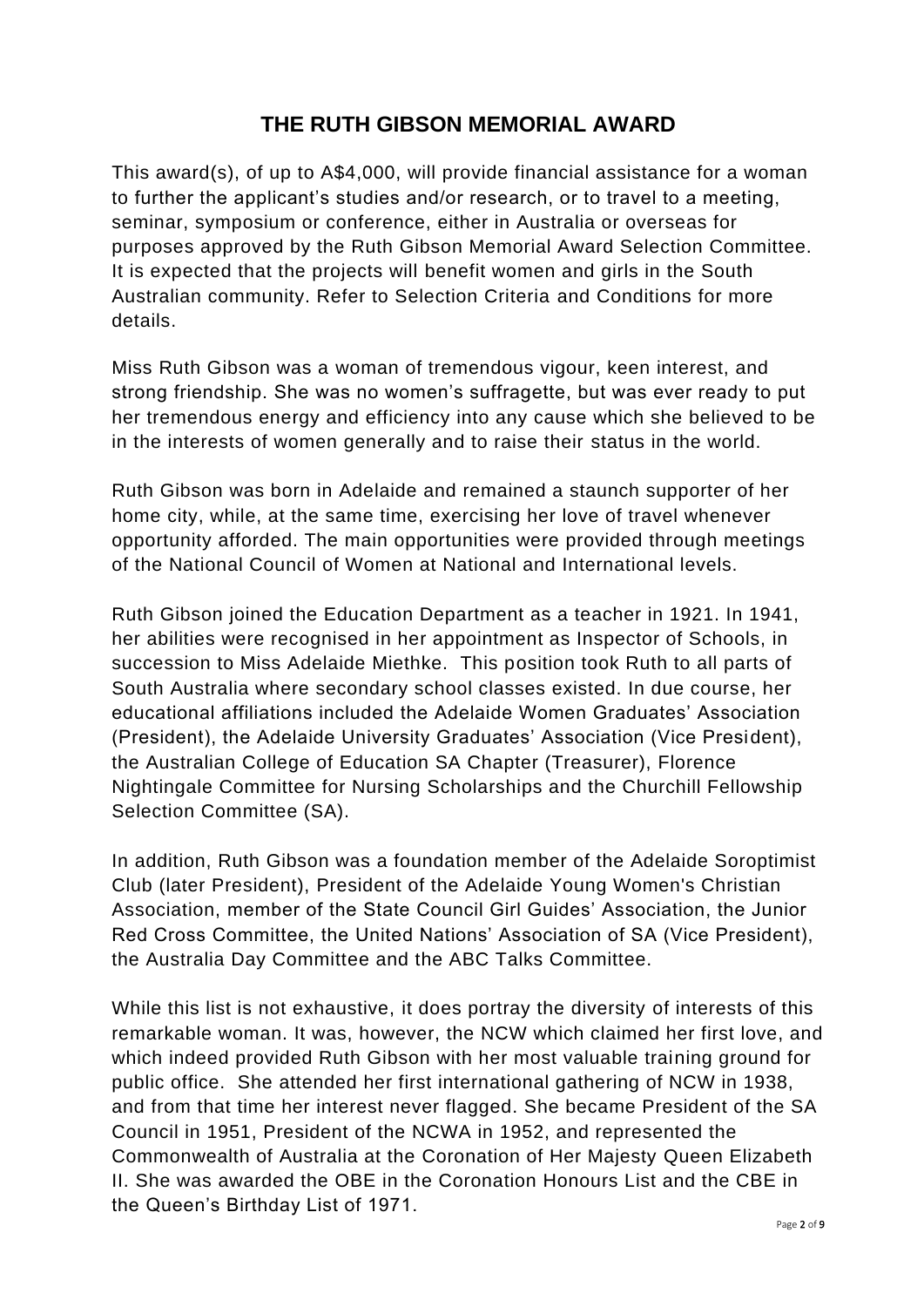Ruth Gibson attended most of the triennial conferences of the International Council of Women, held in various cities of Europe and the UK. She became a Vice-President of ICW and, when her term expired, was elevated to the Committee of honour. She was approached for nomination as President, but for a number of reasons, declined.

Ruth Gibson initiated the purchase of NCW House in Adelaide, later to become the property of the NCW War Memorial Fund. Over many years she worked hard with her fellow trustees for the freehold of this property. Government assignments for Ruth included appointment to the Rent Control Enquiry in SA (1951), representation of the Australian Government at the United Nations Status of Women's Commission Meetings in Geneva (1956) and New York (1957), when she acted as Rapporteur.

This catalogue of interests and activities must not obscure the personal involvement, the hearty humour and the humble service that Ruth Gibson added to her zest for life, nor must it overlook her life-long insistence on family claims above all others. She was devoted to her family and in later years of retirement, derived much pleasure from great-nieces and nephews, as she did from their parents. At the time of her death, Ruth was President of the Royal Flying Doctor Service of Australia, SA Section.

It is not surprising that when she died, the NCWSA felt that steps should be taken to set up a permanent memorial that would be worthy of Ruth Gibson's lifetime of service, both to her own state and beyond.

A bronze sun-dial erected on the Plaza of the Adelaide Festival Theatre and a Scholarship Fund offered through NCWA and ICW, were made possible by gifts to a public fund organised by the President of NCWSA and opened by the Lady Mayoress of Adelaide. The sun-dial, executed by Owen Broughton, bears the inscription: In Memory of Gladys Ruth Gibson CBE, 1901−1972, Zealous Citizen, educator and worker for the advancement of women. Erected by her many friends.

The plaque was set in position in November 1973 and dedicated by the ICW President, Dr Mehrangiz Dolatshahi. The scholarship was first offered in 1978 and aims to perpetuate those ideals which Ruth Gibson pursued in the interests of women.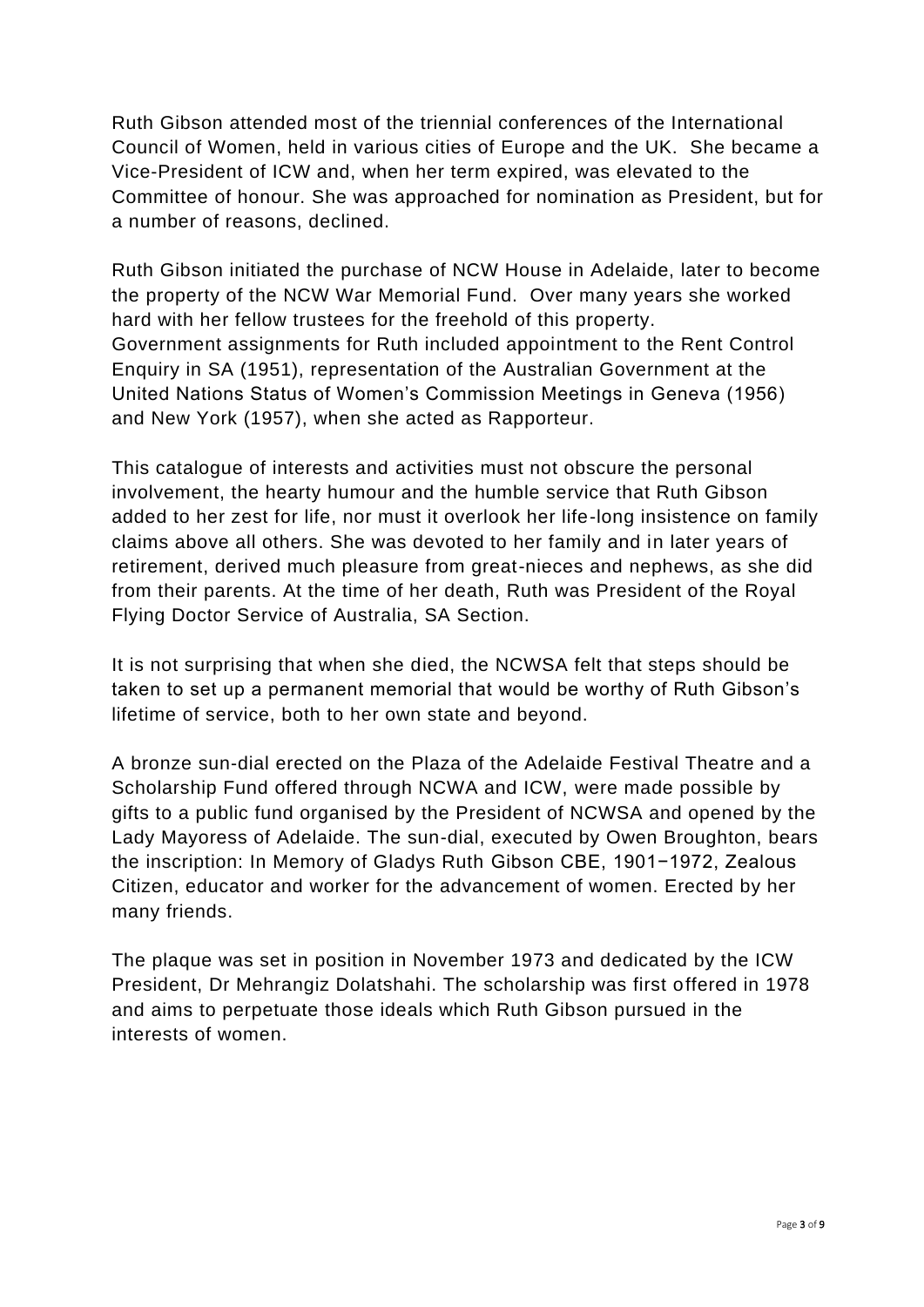

### **Conditions**

- **1. The applicant for the Award must not previously have won the award and must be:** 
	- an Australian citizen or have Australian permanent resident status or a resident of South Australia for three (3) years immediately before applying
	- a delegate or Individual Member of The National Council of Women of South Australia Inc. (NCWSA), or must be sponsored by a financial affiliated organisation of the National Council of Women of South Australia Inc. NB: Applications for Associate Membership must be received, with payment, by the NCWSA Office prior to the close of applications.
- 2. The applicant must be at least 18 years of age at the time of making the application.
- 3. The project for which the application for the Award is made must be to further the applicant's studies and/or research, or to travel to a meeting, seminar, symposium or conference, either in Australia or overseas for purposes approved by the Ruth Gibson Memorial Award Selection Committee. It is expected that the projects will benefit women and girls in the South Australian community. Refer to Selection Criteria for more details.
- 4. The Award will be made only for **forward projects**.
- 5. The applicant may be required to provide further information to, or be interviewed by, the Selection Committee.
- 6. The Selection Committee reserves the right to fix the amount of the Award and/or to advise that more than one Award may be made. The total amount of the Award(s) in 2021 shall be up to A\$4,000.
- 7. Applications must be received **no later than 5 pm on Tuesday 8th June 2021**.
- 8. Receipt of your application will be acknowledged by email shortly after the closing date.
- 9. Applicants will be advised of the outcome no later than 28<sup>th</sup> July, 2021.
- 10. **Late applications will not be considered**.
- 11. All applications are confidential. The applicant shall accept the decision of the Selection Committee as final and shall not be entitled to any explanation or information from the Committee regarding her application.
- 12. The award recipient(s) will be required to present an interim report within twelve months of receipt of the Award, and a written final report on completion of the project.
- 13. Recipients of the Award(s) will be expected to present their findings to the National Council of Women SA at completion.
- 14. The presentation of the Award to successful applicants will be held in the fourth quarter of 2021. Date to be advised.

PLEASE RETAIN A COPY OF YOUR COMPLETED APPLICATION FORMS FOR YOUR RECORDS.

**\***For more details, please contact the NCWSA Office on 8231 9154 or by email: [RuthGibson@ncwsa.org.au](mailto:RuthGibson@ncwsa.org.au)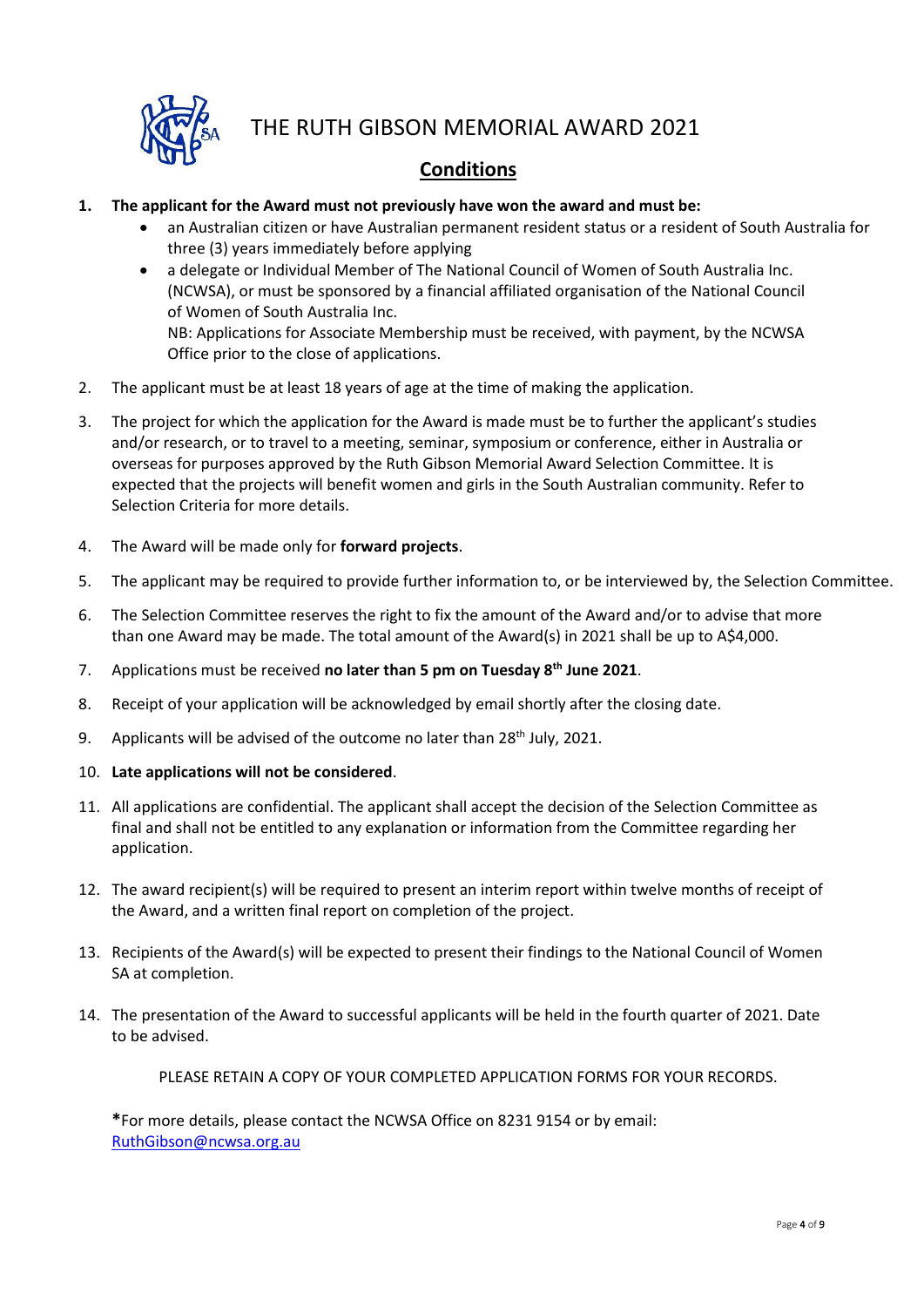

## **Application Form**

| <b>PROJECT DETAILS</b> |
|------------------------|
|                        |
|                        |
|                        |
|                        |

**Details of Project: please attach project description which must not exceed two typed A4 pages, 10-point font.**

#### **THE FOLLOWING HEADINGS ARE TO BE ADDRESSED:**

- SUMMARY a brief summary of the project or training
- PURPOSE & OBJECTIVE The "Why" of the project/training
- BACKGROUND & SIGNIFICANCE reasons and rationale for the training or project in relation to the benefits to women and girls in the South Australian community
- PROJECT DESIGN What will you do, how will you do it and how will you review the outcomes
- OUTCOMES AND REPORTING Explain the desired outcomes and include how you will report your findings
- TIMETABLE Start and Finish dates
- BUDGET & JUSTIFICATION OF COSTS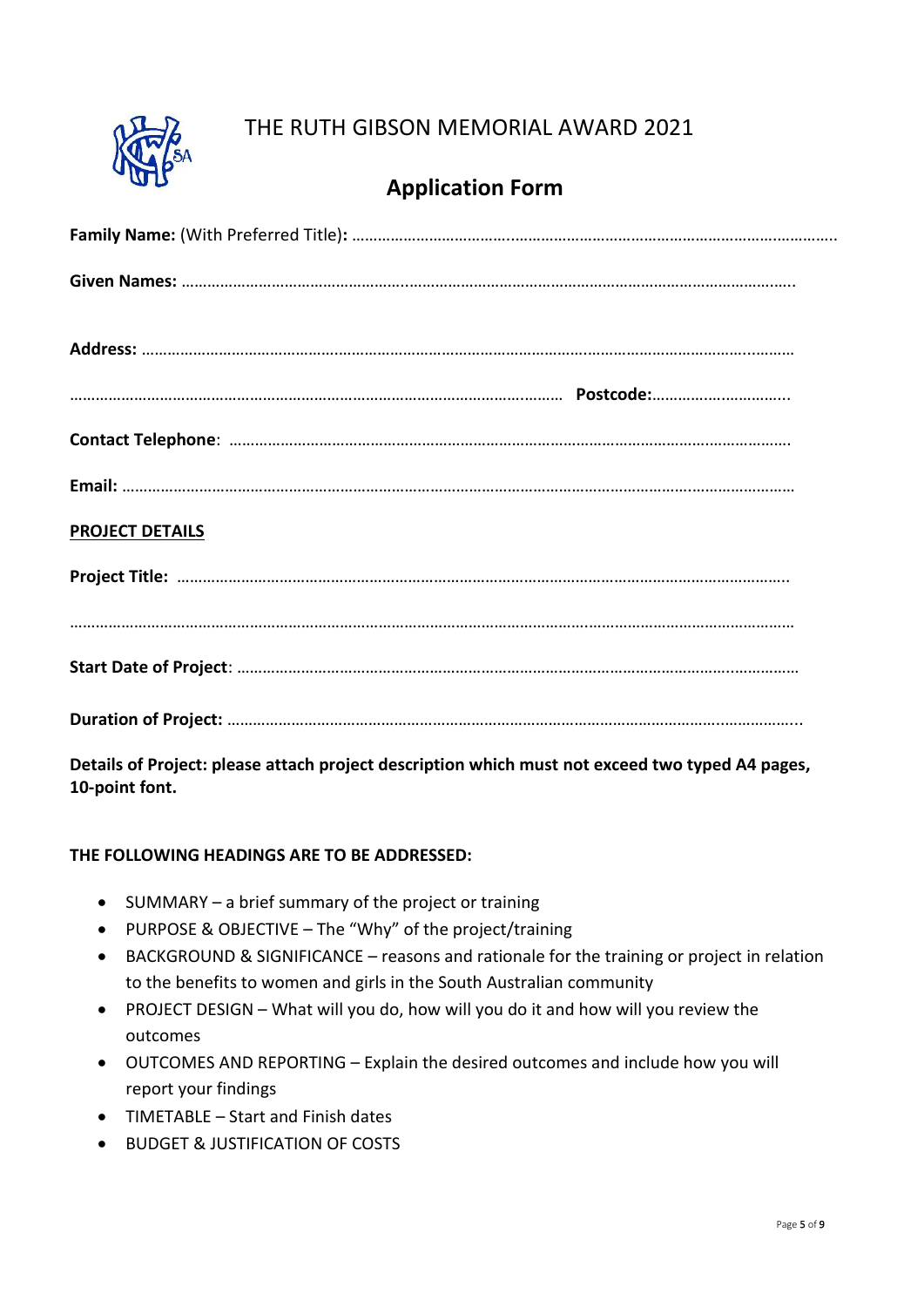#### **DECLARATION:**

"I, AS THE PRIMARY APPLICANT, DECLARE THE INFORMATION GIVEN IS TRUE AND CORRECT. I ACCEPT THAT THE APPLICATION MAY BE UNSUCCESSFUL AND RESPECT THE DECISION OF THE PANEL AS FINAL".

I understand that there is a requirement for me to present to the National Council of Women of South Australia both an interim report within twelve months of receipt of the Award and a written report and presentation of findings on completion of my project.

I hereby give sole permission for National Council of Women of South Australia to use my name, photo and project title for future publicity and for the Ruth Gibson Memorial Award.

I confirm that I am 18 years or older at the time of application. YES / No

| 2. |  |
|----|--|
|    |  |
|    |  |
|    |  |
|    |  |

*This completed form is to be received by* the Secretary Ruth Gibson Memorial Award Management Committee ℅ The National Council of Women of SA Inc. 95 South Terrace ADELAIDE SA 5000

**No later than 5 pm on Tuesday 8th June 2021, with the Application fee of \$20.00 paid via Direct Electronic Deposit** (NCWSA's Banking Details: **Bank SA** BSB 105-139 Acc. No. 035526740). Please include your Name as reference and "Ruth Gibson".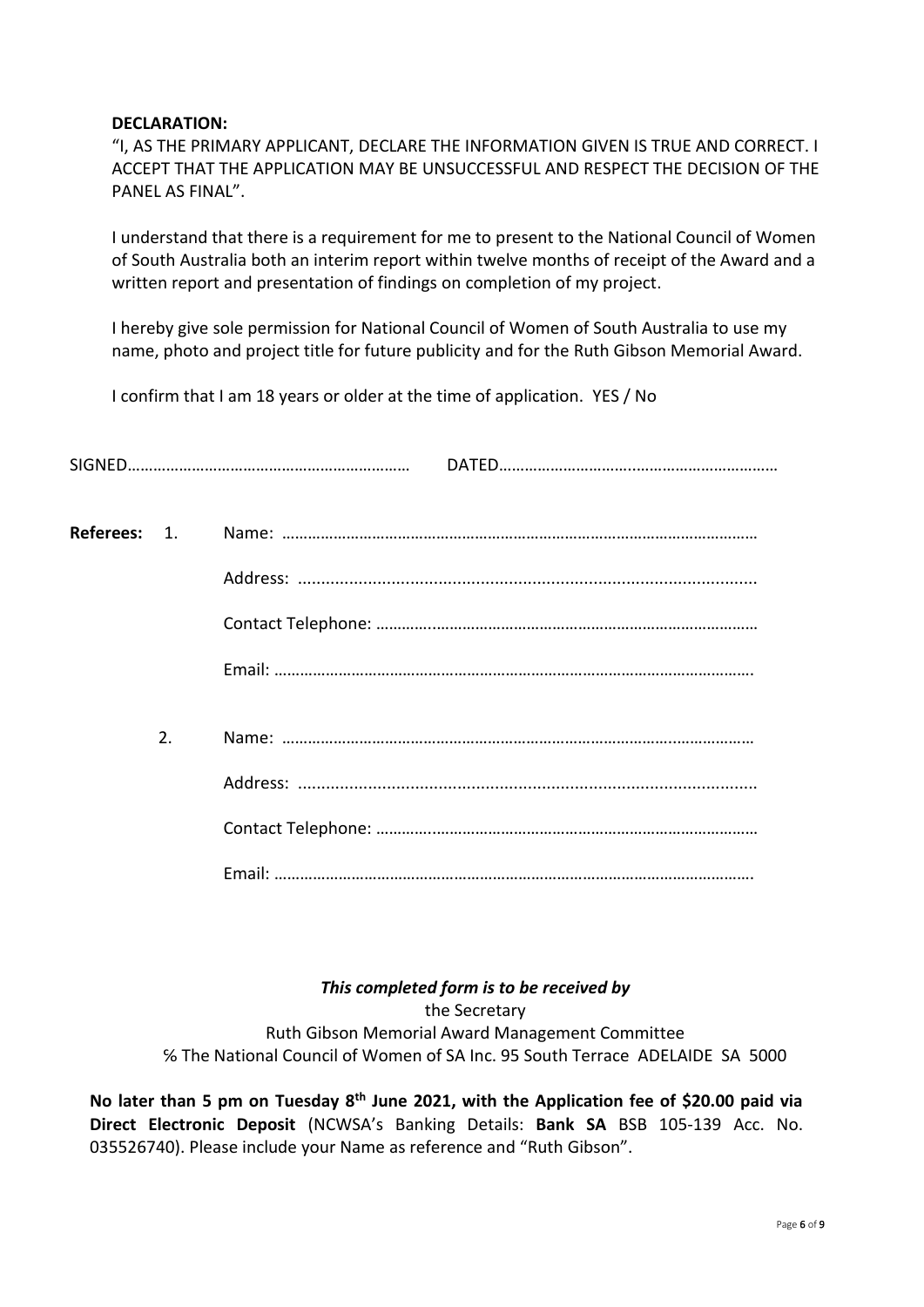

#### **Instructions and Checklist for the Applicant**

| The Applicant is required to supply the following information via email to RuthGibson@ncwsa.org.au:                                                                     |                          |
|-------------------------------------------------------------------------------------------------------------------------------------------------------------------------|--------------------------|
| 1. Name and address of the sponsoring organisation and details of your<br>involvement with this organisation (if there is a sponsoring organisation).                   | $\overline{\phantom{0}}$ |
| 2. Details in full of project for which the Award is sought, including a budget for<br>the project. This is not to exceed two typed A4 pages in at least 10 point font. | П                        |
| NB: It is expected that these details will be in plain English with a minimum<br>amount of subject specific or technical language.                                      |                          |
| 3. Details of the amount of financial and/or other funding support available from<br>other sources.                                                                     | П                        |
| 4. Names and details of two referees who may be approached by the Ruth<br><b>Gibson Memorial Award Selection Committee.</b>                                             | П                        |
| 5. Current relevant biographical information. This should not exceed $\frac{1}{2}$ page in at<br>least 10 point font.                                                   | П                        |
| 6. The completed form from the sponsoring organisation (if there is one). This<br>form is attached.                                                                     | П                        |
| 7. An application fee of \$20.00 paid to the NCWSA via Direct Electronic Deposit                                                                                        | П                        |
| (NCWSA's Banking Details: Bank SA BSB 105-139 Acc. No. 035526740).                                                                                                      |                          |

Please use your name as a reference and the words "Ruth Gibson"

#### *Please refer to the Conditions before making the application.*

#### **The completed and signed Application Papers must be received by email no later than 5 pm on Tuesday 8th June 2021**

**Address to: The Secretary Ruth Gibson Memorial Award Management Committee** ℅ The National Council of Women of South Australia Inc. 95 South Terrace ADELAIDE SA 5000. Email[: RuthGibson@ncwsa.org.au](mailto:RuthGibson@ncwsa.org.au)

#### **LATE APPLICATIONS WILL NOT BE ACCEPTED**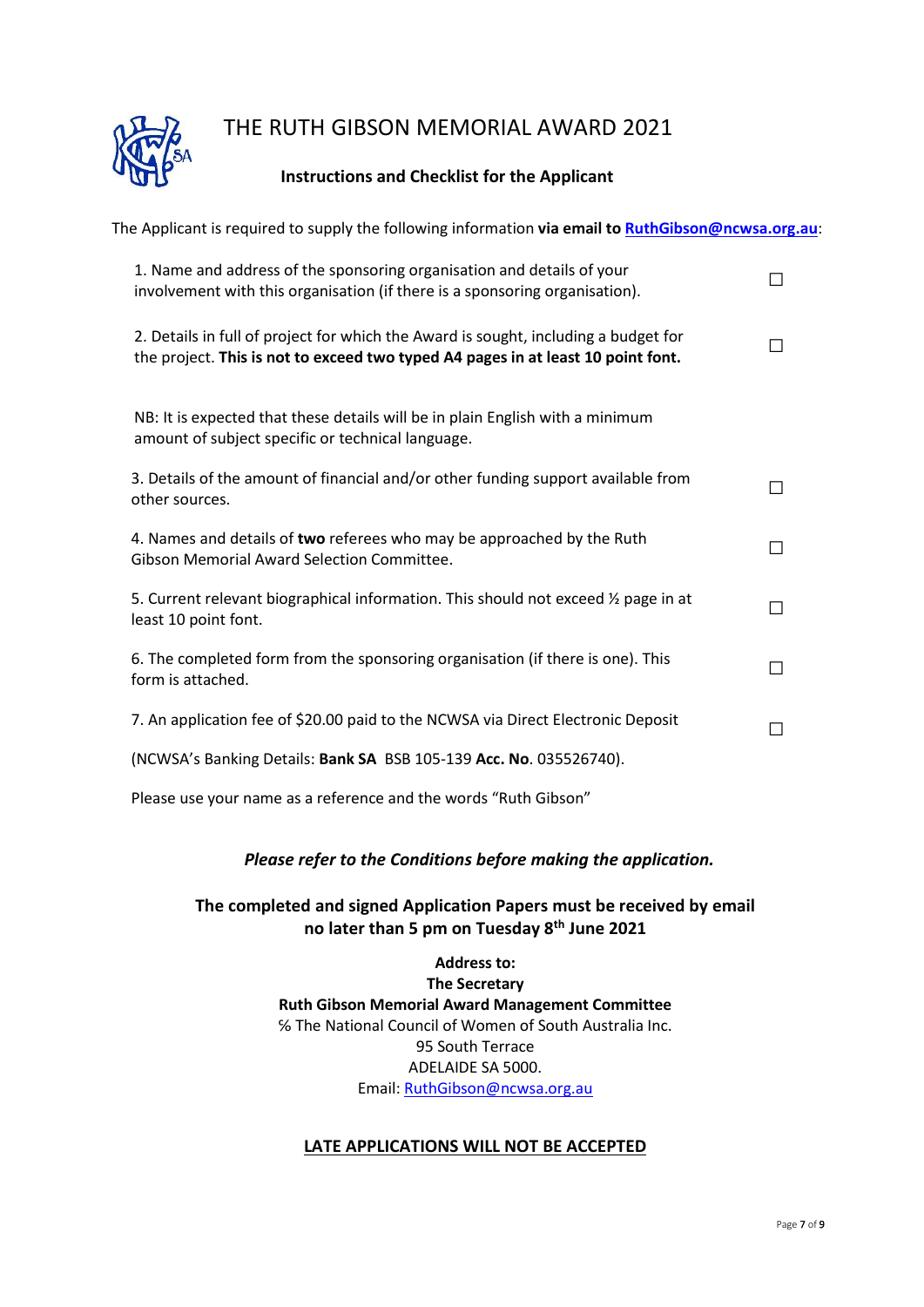

#### **Instructions for sponsoring organisation**

*Please refer to the Conditions, point 1, before completing this form.*

#### **TO BE COMPLETED BY SPONSORING ORGANISATION**

Name of Applicant:

How is the Applicant involved with the organisation?

Name of Sponsoring Organisation:

Address of Sponsoring Organisation:

Contact phone details:

Email:

#### **DECLARATION:**

We, the undersigned, hereby sponsor this application on behalf of our organisation.

We have interviewed the Applicant and agree that the information supplied meets the intended outcomes of the Award.

We believe that the Applicant would make use of the Award to achieve training or project outcomes that would benefit women and girls of the South Australian Community.

Thus, we, the organisation, recommend the Applicant for the Award, for the stated purpose.